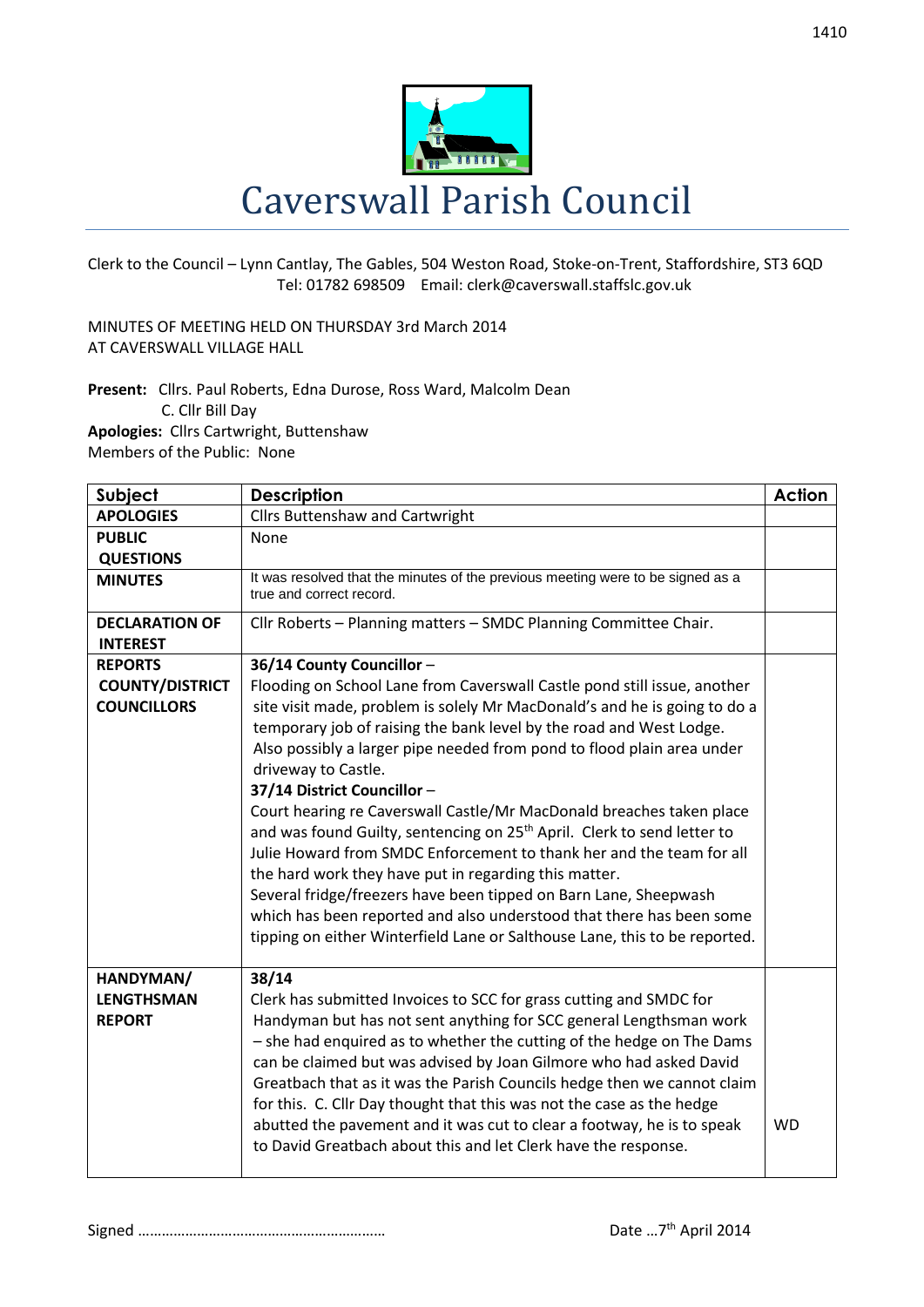| Subject                | <b>Description</b>                                                              | <b>Action</b> |
|------------------------|---------------------------------------------------------------------------------|---------------|
| <b>MATTERS ARISING</b> | <b>HIGHWAYS ISSUES -</b>                                                        |               |
| <b>FROM PREVIOUS</b>   | no issues other than School Lane - see C. Cllr report.                          |               |
| <b>MEETINGS</b>        | 39/14 Car Park Use                                                              |               |
|                        | (19/14, 05/14, 163/13, 150/13, 135/13, 120/13, 103/13, 085/13, 065/13,          |               |
|                        | 050/13, 037/13, 023/13)                                                         |               |
|                        | Under confidential matters - Councillors only.                                  |               |
|                        |                                                                                 |               |
|                        | 40/14 Access to Village Hall                                                    |               |
|                        | (20/14, 06/14)                                                                  |               |
|                        | Clerk had send list of all meeting dates to end of 2014 to the Secretary of     |               |
|                        | the Village Hall and asked that these are provided to the relevant              |               |
|                        | members of their Committee and also a copy put on their notice board.           |               |
|                        | 41/14 St Peters School - Extra Land                                             |               |
|                        | (21/14, 07/14, 164/13,152/13, 137/13, 125/13, 107/13, 096/13)                   |               |
|                        | Still waiting on School.                                                        |               |
|                        |                                                                                 |               |
|                        | 42/14 Playing Fields                                                            |               |
|                        | (22/14, 08/14, 165/13, 153/13, 138/13, 126/13, 084/13, 064/13, 049/13,          |               |
|                        | 036/13, 025/13, 010/13, 093/12)                                                 |               |
|                        | Under confidential matters - Councillors only.                                  |               |
|                        |                                                                                 |               |
|                        | 43/14 Footpaths                                                                 |               |
|                        | Footpath 23 - Diversion Order - there were no objections raised to the          |               |
|                        | division of the footpath.                                                       |               |
|                        |                                                                                 |               |
|                        | 44/14 Flower Boxes                                                              |               |
|                        | (25/14, 11/14)                                                                  |               |
|                        | Plants and compost now in stock need collecting or delivering. Date set         |               |
|                        | for work party on Saturday 15 <sup>th</sup> March at 9am to meet in The Square. | All           |
|                        | 45/14 Millennium Garden                                                         |               |
|                        | No further contact from Mark Deaville Clerk to chase.                           | Clerk         |
|                        | Reports have been received re "youth" coming on scooters going into             |               |
|                        | the Millennium Garden and leaving it in a mess (cans, rubbish etc).             |               |
|                        | Clerk to contact Police to ask that they would look into the problem            | Clerk         |
|                        | when in the area.                                                               |               |
|                        |                                                                                 |               |
|                        | 46/14 Defibrillator                                                             |               |
|                        | (27/14)                                                                         |               |
|                        | Held over to next meeting.                                                      |               |
|                        | 47/14 Post box in the Square                                                    |               |
|                        | (28/14)                                                                         |               |
|                        | Clerk contacted Royal Mail 08456 112827(Coral) information to be sent           |               |
|                        | to the local delivery office (Normacot) to arrange for this to be painted.      |               |
|                        |                                                                                 |               |
|                        | Unresolved Items - none                                                         |               |
|                        |                                                                                 |               |